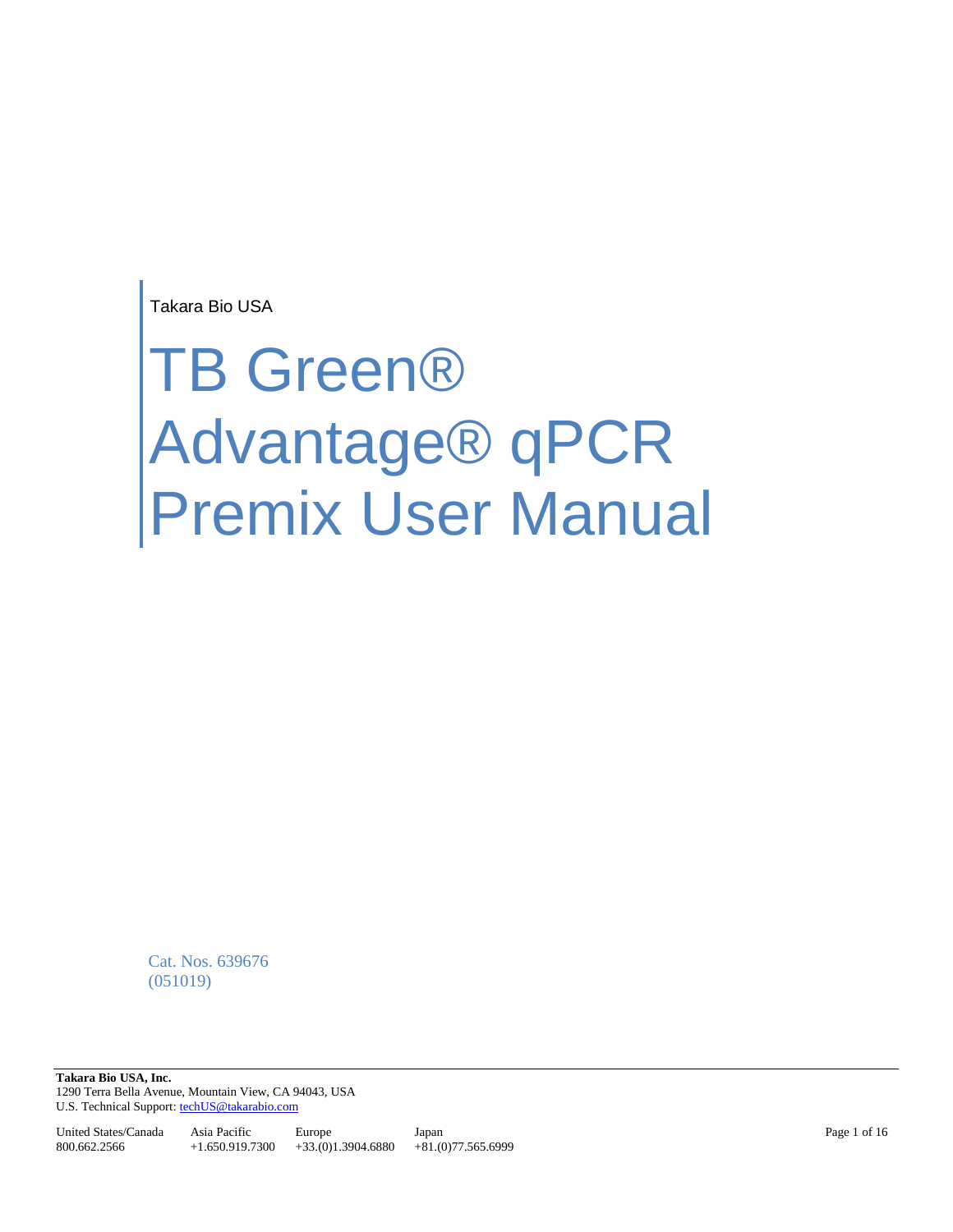# **Table of Contents**

| $\mathbf{I}$ . |  |
|----------------|--|
|                |  |
| П.             |  |
| III.           |  |
| IV.            |  |
| A.             |  |
| <b>B.</b>      |  |
|                |  |
| A.             |  |
| <b>B.</b>      |  |
| C.             |  |
| D.             |  |
| VI.            |  |

# **Table of Figures**

# **Table of Tables**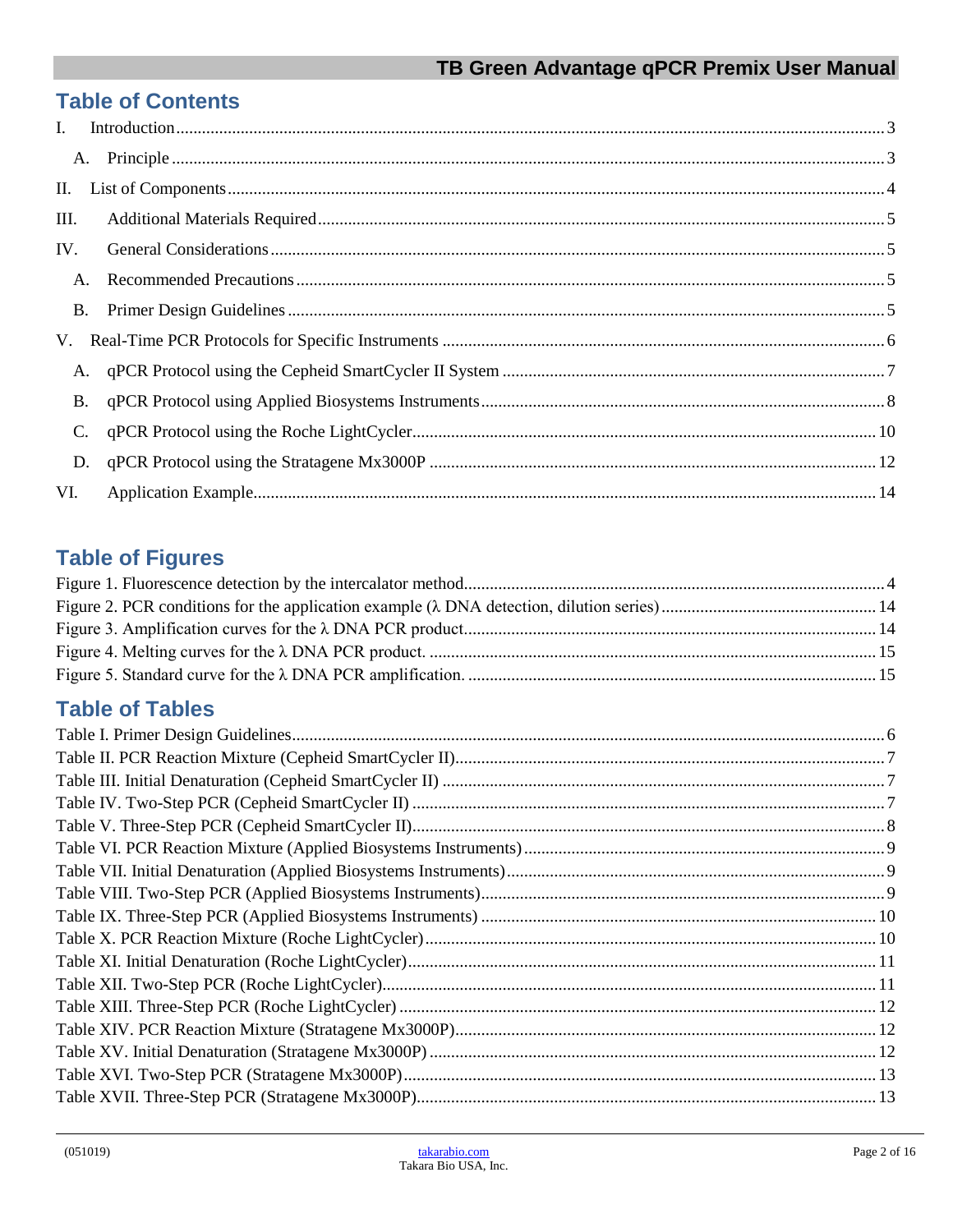#### <span id="page-2-0"></span>**I. Introduction**

The TB Green Advantage qPCR Premix is a reagent supplied at 2X concentration, consisting of a full-length *Taq* polymerase with a hot-start *Taq* antibody and TB Green dye, that has been specially designed for real-time PCR using the dye intercalator method.

This product combines the high performance of our enzyme for hot-start PCR utilizing *Taq* antibody, with a newly developed buffer, to provide superior specificity, increased amplification efficiency, and superb performance in high-speed real-time PCR.

Use of the TB Green Advantage qPCR Premix enables you to carry out successful real-time PCR with high sensitivity, broad dynamic range, and accurate quantification.

This reagent is supplied together with separate tubes of ROX Reference Dye LSR and ROX Reference Dye LMP that can be used to normalize the fluorescent signal intensity between reactions for use with instruments that are equipped with this option. In one tube (LSR), ROX is provided at the optimal concentration for instruments whose excitation source is a 488 nm laser (e.g., the Applied Biosystems 7700 and 7900 instruments; in another tube (LMP), ROX is provided at the optimal concentration for instruments whose excitation source is either a lamp or an LED.

This manual provides protocols for use of the TB Green Advantage PCR Premix with the following real-time PCR instruments:

- Cepheid SmartCycler
- Applied Biosystems Instruments
	- o ABI PRISM 7000/7700/7900HT Sequence Detection Systems
	- o Applied Biosystems 7300/7500 Real-Time PCR Systems
	- o 7500 Fast Real Time PCR System
- Roche LightCycler
- Stratagene Mx3000P

This product is expected to work on other real-time PCR instruments in a similar fashion, although it has not yet been tested on these other instruments.

#### <span id="page-2-1"></span>**A. Principle**

This product employs a full-length *Taq* polymerase with hot-start antibody for the PCR reaction. PCR products are detected with TB Green dye in real-time monitoring.

#### **1. PCR**

PCR (Polymerase Chain Reaction) is a simple and powerful method to amplify a very small amount of target DNA by cycling three incubation steps at different temperatures:

- 1. Double-stranded target DNA is heat-denatured (denaturation step).
- 2. The two primers complementary to the target segment are annealed at low temperature (annealing step).
- 3. The annealed primers are then extended at the same, or an intermediate temperature (extension step) with a DNA polymerase.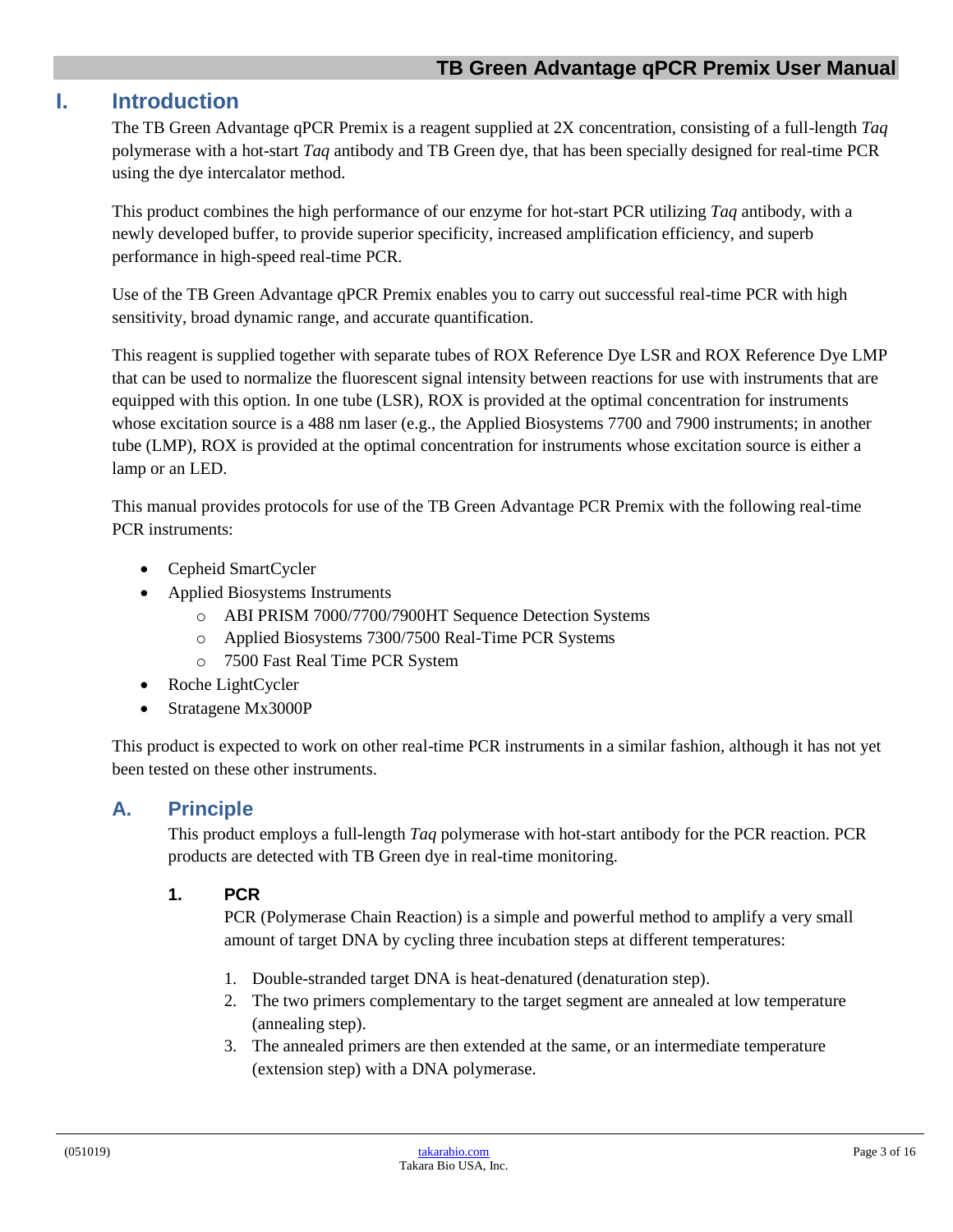The target copy number doubles with each cycle, and therefore, PCR can amplify DNA fragments up to 10<sup>6</sup>-fold in a short period. Because this product utilizes an enzyme for hot-start PCR, i.e., full-length *Taq* with hot-start antibody, non-specific amplification due to mispriming prior to cycling or to primer-dimer formation can be minimized and highly specific and sensitive detection is achieved.

#### **2. Fluorescence Detection by the Intercalator Method**

This is a detection method utilizing a DNA-intercalating dye that fluoresces once it binds to double-stranded DNA (Figure 1). The most commonly used is green intercalating dye. The dye is added in the reaction system and its fluorescence is detected during amplification. When an intercalator binds to double-stranded DNA synthesized during PCR amplification, fluorescence is emitted and detected during amplification. From measurements of the fluorescence intensity, plotted versus cycle number, amplification plots can be drawn. Moreover, after cycling has been completed, a melting curve analysis can be performed to determine the melting temperature  $(T_m)$ of the amplified DNA.



**Figure 1. Fluorescence detection by the intercalator method.**

## <span id="page-3-2"></span><span id="page-3-0"></span>**II. List of Components**

The TB Green Advantage qPCR Premix is available in the following two sizes:

**Cat. No. 639676** (suitable for 50 PCR reactions—25 μl rxn volume)

- TB Green Advantage qPCR Premix  $(2X)^1$  625 µl x 4 tubes
- ROX Reference Dye LSR  $(50X)^2$  100 µl x 1 tube ROX Reference Dye LMP  $(50X)^2$  100 µl x 1 tube
- <sup>1</sup>TB Green Advantage qPCR Premix contains full-length *Taq*, hot-start *Taq* antibody, dNTP mixture,  $Mg^{2+}$ , TB Green dye, and buffer.

<sup>2</sup> ROX Reference Dyes used for normalization of intensity by background subtraction. For the ABI PRISM

<span id="page-3-1"></span>7000/7700/7900HT Sequence Detection Systems and the Applied Biosystems 7300 Real Time PCR System, the use of ROX Reference Dye LSR (50X) is recommended. For the Applied Biosystems 7500 Real Time PCR System and the Stratagene Mx3000P, the use of ROX Reference Dye LMP is recommended. The use of ROX Reference Dye LSR or LMP is optional. It is not required for use with Smart Cycler or LightCycler real-time instruments. The ROX LSR tube contains the optimal concentration of ROX for instruments whose excitation source is a 488 nm laser. The ROX LMP tube contains the optimal concentration of ROX for instruments whose excitation source is either a lamp or an LED.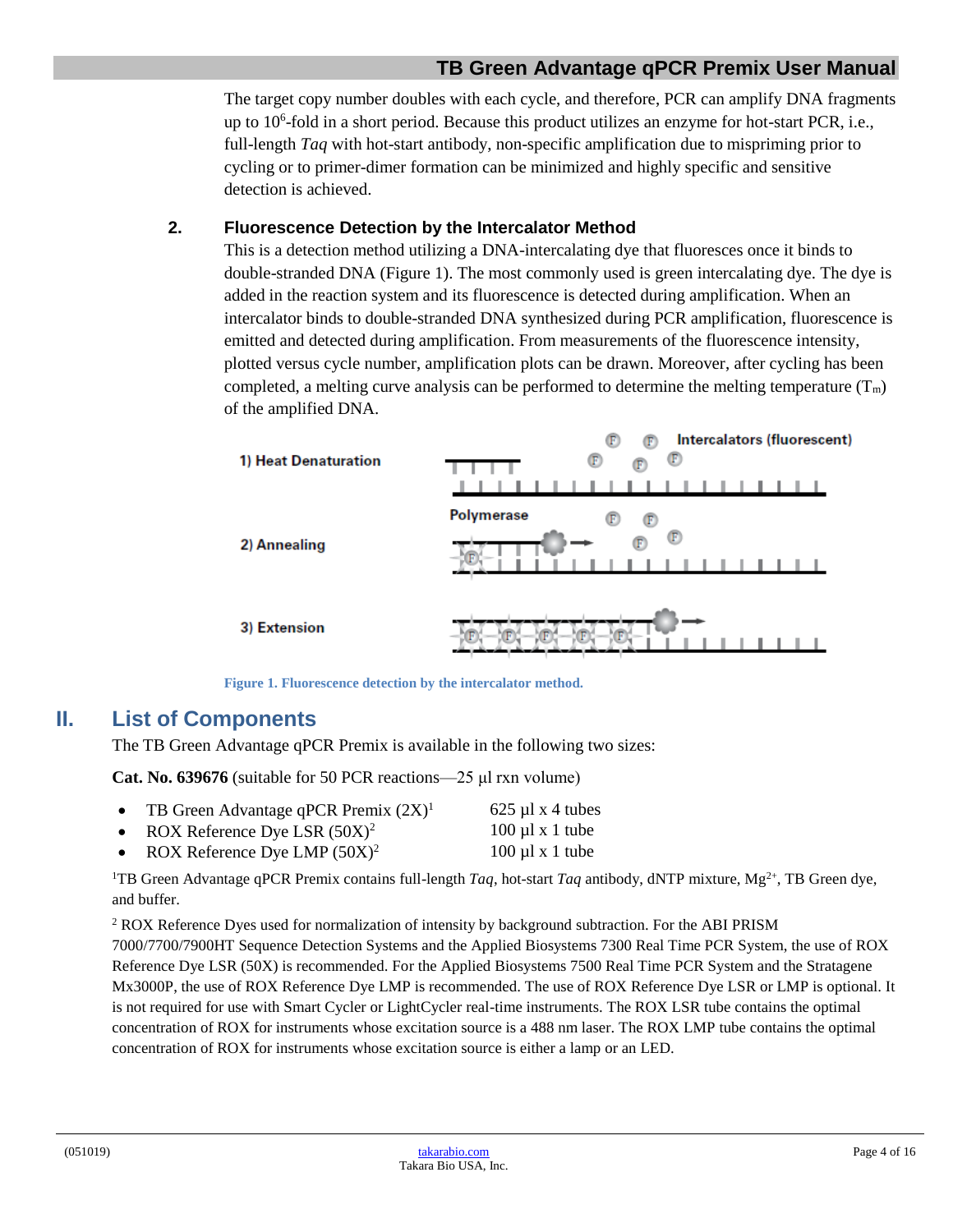## **III. Additional Materials Required**

The following equipment, materials, and reagents are required, but not supplied.

- Thermal cycler for real-time PCR
- Reaction tube or plate for real-time PCR
- PCR-grade  $H_2O$
- Micropipet and micropipet tips (autoclaved prior to use) **NOTE**: We recommend filter tips to minimize contamination.

### <span id="page-4-1"></span><span id="page-4-0"></span>**IV. General Considerations**

#### **A. Recommended Precautions**

Please be sure to read through the following precautions prior to starting the protocol.

- 1. A white or yellowish precipitate may form in this product during frozen storage. This precipitate can be completely dissolved by briefly warming the tube with your hands or by placing the tube at room temperature while protecting it from light, followed by inversion of the tube several times to mix until dissolved. If product containing precipitate is used for real-time amplification of DNA, decreased signal intensity and reduced reactivity may result due to an inadequate concentration of TB Green dye and other components. USE THE REAGENT ONLY AFTER COMPLETELY RE-DISSOLVING THE PRECIPITATE to ensure a uniform concentration of components. Do not vortex. Even in the absence of a precipitate, gentle mixing of the product (avoiding air bubbles) is recommended to provide a uniform concentration of components prior to use.
- 2. During preparation of the reaction mixture, all the reagents should be placed on ice.
- 3. Avoid exposure to direct light in preparation of the PCR reaction mixture because TB Green dye is included, and it is light-sensitive.
- 4. For preparing and dispensing the reagents, a new disposable tip should be used to minimize contamination among samples.

#### <span id="page-4-2"></span>**B. Primer Design Guidelines**

It is essential to design primers that allow good reactivity for a successful real-time PCR reaction. Please follow the guidelines in Table I to design primers that offer high amplification efficiency and minimize the formation of nonspecific reaction products.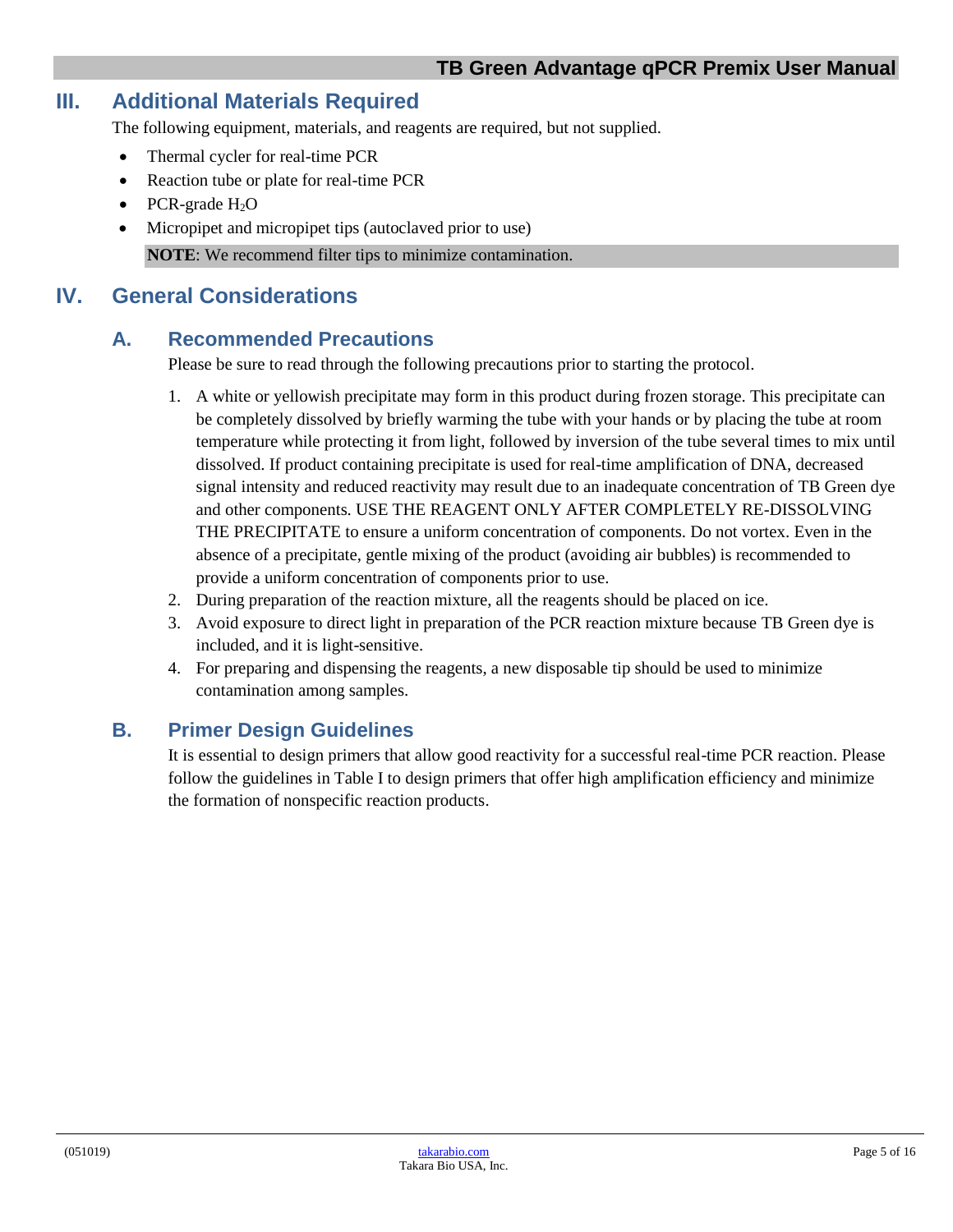| Amplified product size: | 80-150 bp is recommended. (It is possible to amplify a target up to                                                                                                                                           |  |  |  |
|-------------------------|---------------------------------------------------------------------------------------------------------------------------------------------------------------------------------------------------------------|--|--|--|
|                         | 300 bp in size.)                                                                                                                                                                                              |  |  |  |
| Primer length:          | 17-25 mer                                                                                                                                                                                                     |  |  |  |
| GC content:             | 40-60% (45-55% is recommended.)                                                                                                                                                                               |  |  |  |
| $T_m$ :                 | $Tm$ values of forward and reverse primers must not be significantly<br>different. $T_m$ values are calculated with the software <sup>1,2</sup> for the<br>calculation of $T_m$ values.                       |  |  |  |
|                         | e.g., OLIGO <sup>1</sup> : 63-68°C                                                                                                                                                                            |  |  |  |
|                         | Primer 3 <sup>2</sup> : 60-65°C                                                                                                                                                                               |  |  |  |
| Sequence:               | The sequence should not be partially rich in any base in the whole<br>sequence. Avoid including regions that have high GC or AT content,<br>(especially at the 3'-end).                                       |  |  |  |
|                         | Do not include polypyrimidine (serial T/C sequence).                                                                                                                                                          |  |  |  |
|                         | Do not include polypurine (serial A/G sequence).                                                                                                                                                              |  |  |  |
| Sequence of 3' end:     | The 3' terminus region should not have a high GC or AT content. We<br>recommend that you choose a sequence with G or C at the 3' end. We<br>recommend that you do not choose a sequence with T at the 3' end. |  |  |  |
|                         | A complementary sequence of more than 3 bases should not exist<br>within a primer or even between primer pairs.                                                                                               |  |  |  |
|                         | A primer pair should not have a complementary sequence of more<br>than two bases at each 3' end.                                                                                                              |  |  |  |
| Specificity             | Specificity of primers should be confirmed through a BLAST search. <sup>3</sup>                                                                                                                               |  |  |  |

<sup>2</sup>Primer3 [\(http://www-genome.wi.mit.edu/ftp/distribution/software/\)](http://www-genome.wi.mit.edu/ftp/distribution/software/)

<sup>3</sup><http://www.ncbi.nlm.nih.gov/BLAST/>

<span id="page-5-1"></span>**Table I. Primer Design Guidelines**

## <span id="page-5-0"></span>**V. Real-Time PCR Protocols for Specific Instruments**

Be sure to read the precautions in Section IV prior to beginning a protocol. Protocols for the following types of instruments are described here.

- A. Cepheid SmartCycler II System
- B. Applied Biosystems instruments (various)
- C. Roche LightCycler
- D. Stratagene Mx3000P

Each protocol includes the following general procedures:

- 1. Preparation of the PCR reaction mixture
- 2. Initial denaturation
- 3. PCR reaction
	- Two-step PCR protocol (recommended first approach)
	- Three-step PCR protocol (alternative approach)
- 4. Melting curve analysis

For the PCR reaction, we recommend that you first try the standard two-step PCR protocol. If that protocol should not yield optimal results, then we recommend that you use a three-step PCR protocol.

For each instrument or set of instruments, the details of these general procedures are described on the following pages.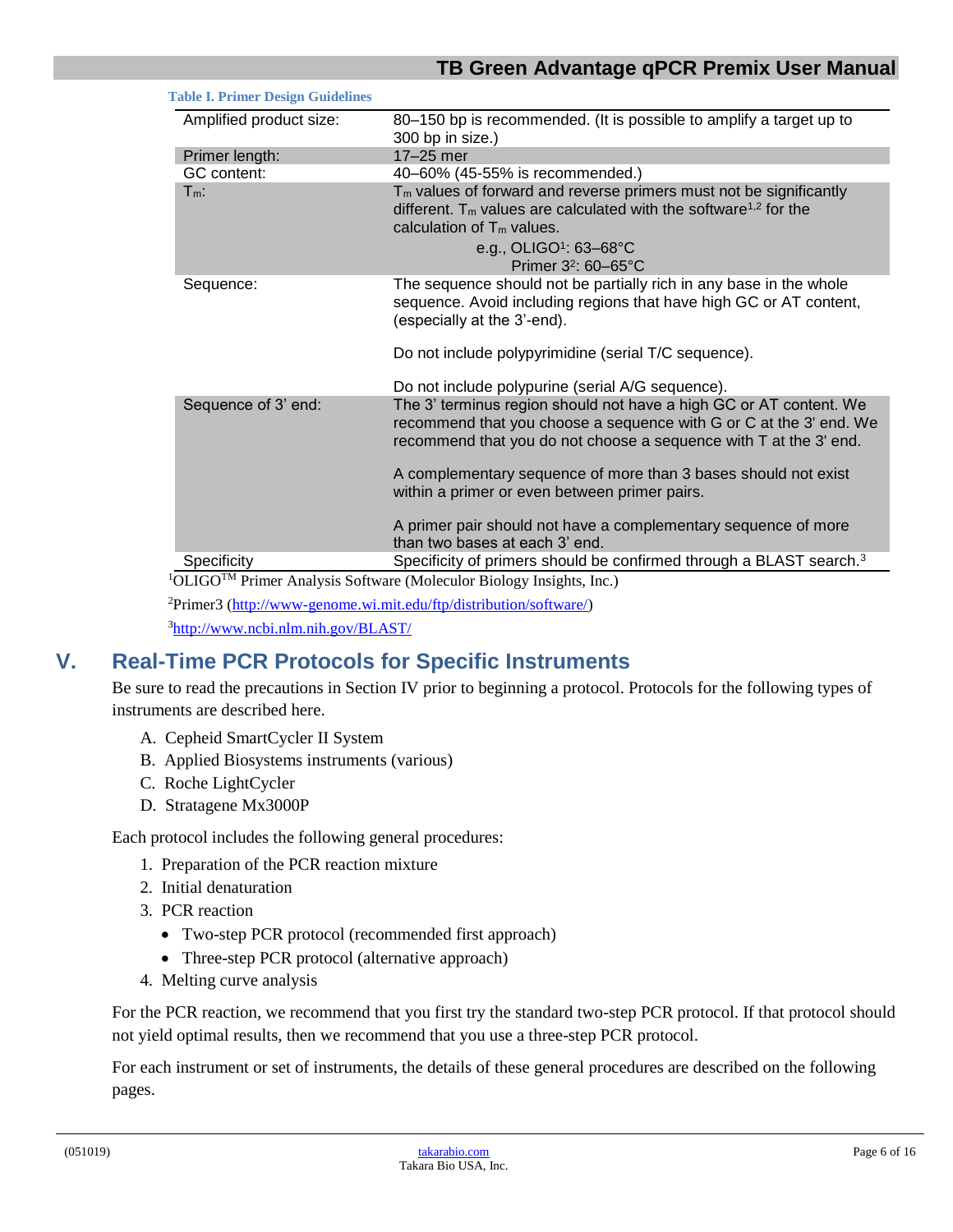#### <span id="page-6-1"></span><span id="page-6-0"></span>**A. qPCR Protocol using the Cepheid SmartCycler II System**

1. Prepare the PCR reaction mixture as indicated in Table II.

| Reagent                             | <b>Volume</b> | <b>Final Concentration</b> |
|-------------------------------------|---------------|----------------------------|
| TB Green Advantage qPCR Premix (2X) | $12.5$ µl     | 1Χ                         |
| PCR Forward Primer (10 µM)          | $0.5$ µl      | $0.2 \mu M1$               |
| PCR Reverse Primer (10 µM)          | $0.5$ $\mu$   | $0.2 \mu M1$               |
| Template $(<100$ ng)                | $2 \mu$       | varies <sup>2</sup>        |
| $PCR$ -grade $H_2O$                 | $9.5$ µ       |                            |
| Total                               | $25 \mu$      |                            |

<sup>1</sup>The final concentration of primers can be  $0.2 \mu$ M in most reactions. If you do not get good results, determine the optimal concentrations within the range of  $0.1-1.0 \mu M$ .

<sup>2</sup>Final template concentration varies depending on the copy number of target present in the template solution. The optimal amount should be determined by preparing a dilution series. It is recommended to apply DNA template in quantities less than 100 ng. When the reverse transcription product (cDNA) is used as a template, it should be added in less than 10% the volume of the PCR reaction mixture.

<span id="page-6-2"></span>2. Start the reaction. Gently centrifuge the reaction tubes using a centrifuge designed exclusively for use with the Cepheid SmartCycler. Load the tubes into a SmartCycler II System and start the reaction. Carry out the initial denaturation at  $95^{\circ}$ C for 10–30 sec with detection off as shown in Table III.

|  |  | <b>Table III. Initial Denaturation (Cepheid SmartCycler II)</b> |  |
|--|--|-----------------------------------------------------------------|--|
|  |  |                                                                 |  |

| Step                                                                                                                                                                                                                         | <b>Femperature</b>   | ™e           | <b>Detection</b> |
|------------------------------------------------------------------------------------------------------------------------------------------------------------------------------------------------------------------------------|----------------------|--------------|------------------|
| Initial Denaturation <sup>1</sup>                                                                                                                                                                                            | 95°C                 | 10–30 sec    | Off              |
| The contract of the contract of the contract of the contract of the contract of the contract of the contract of the contract of the contract of the contract of the contract of the contract of the contract of the contract | $\sim$ $\sim$ $\sim$ | $\mathbf{m}$ |                  |

<sup>1</sup>Initial denaturation requires about 30 sec when the template is a genomic DNA. Depending on your situation, this time can be extended up to 1 min. Note that denaturation for longer than 1 min may make the reaction unstable. Templates shorter than 500 bp may not require this initial denaturation \*step at all.

**NOTE**: This product combines the high performance of full-length *Taq* and hot-start antibody for hot-start PCR. The initial denaturation step prior to PCR should take place at 95°C for 10 sec. It is not necessary to heat at 95°C for 5–15 min, as the initial denaturation required for chemically modified *Taq* polymerase is not necessary. If longer heat treatment is provided, the enzyme activity decreases and the amplification efficiency and quantification accuracy can also be adversely affected.

- 3. Two-step and three-step PCR protocols
	- a. The standard two-step PCR protocol (denaturation and annealing/extension) outlined in Table IV is recommended. Try this protocol first, and optimize the reaction conditions if necessary.
		- Step 1. Denature at 95<sup>o</sup>C for 3–5 sec with detection off. Step 2. Carry out combined annealing/extension at 60–66°C

for 20–30 sec with detection on.

<span id="page-6-3"></span>**Table IV. Two-Step PCR (Cepheid SmartCycler II)**

| Step                             | Temperature    | Time        | <b>Detection</b> |
|----------------------------------|----------------|-------------|------------------|
| Denaturation <sup>1</sup>        | $95^{\circ}$ C | $3-5$ sec   | Off              |
| Annealing/Extension <sup>2</sup> | $60 - 66$ °C   | $20-30$ sec | Эn               |

<sup>1</sup>Typical amplified sizes for real-time PCR products are less than 300 bp, so denaturation at 95 $\degree$ C for 3–5 sec is sufficient.

<sup>2</sup>First attempt annealing/extension at 60 $\degree$ C for 20 sec. The temperature should be optimized within the range of 60–66°C if optimization is required. If the reaction does not proceed efficiently, extend the time or change the reaction to a three-step PCR.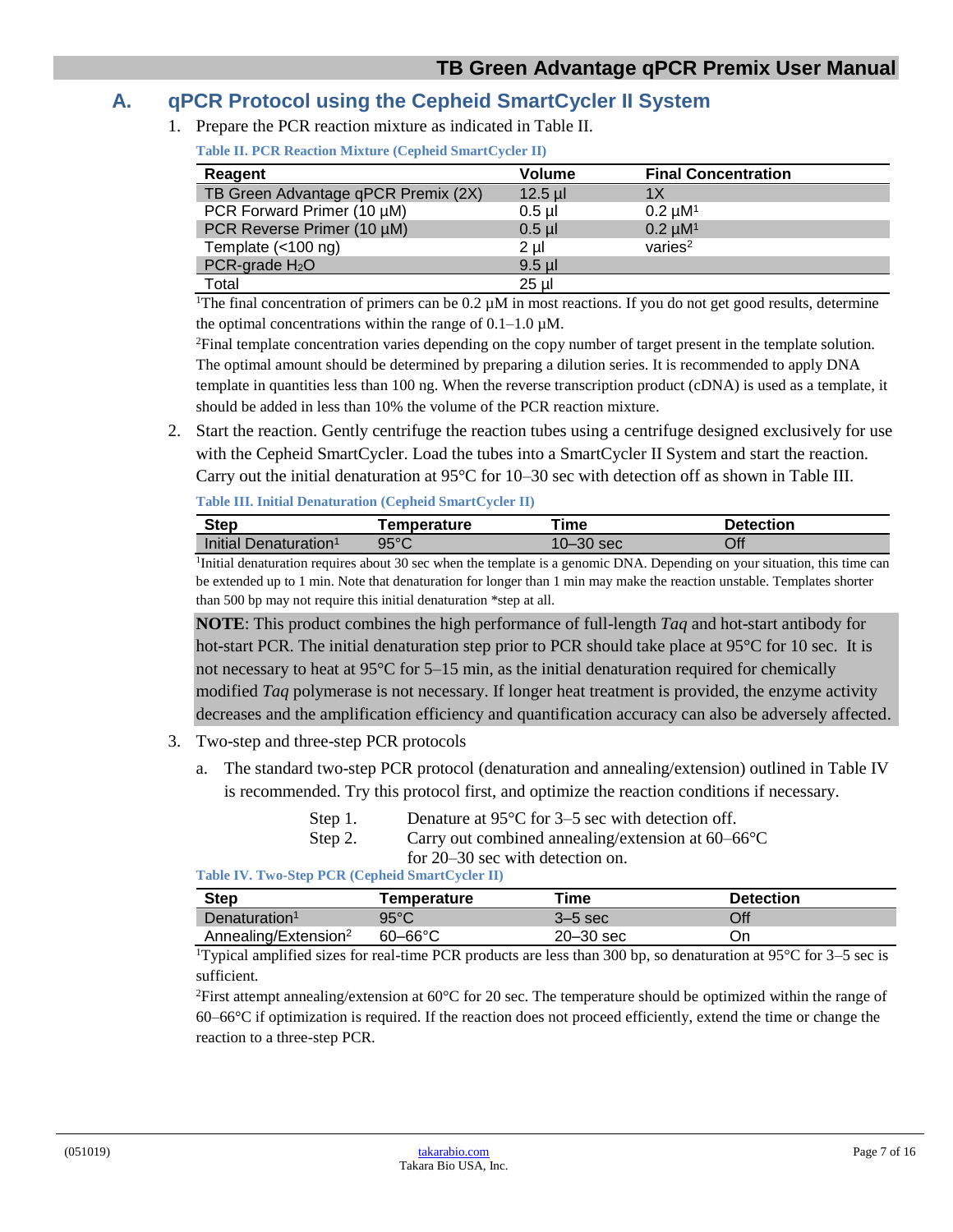b. If the two-step protocol still does not give optimal results (e.g., if  $T_m$  values for the primers are low), try the three-step PCR protocol (denaturation, annealing, and extension) shown in Table V.

| Step 1. | Denature at $95^{\circ}$ C for 3–5 sec with detection off.  |
|---------|-------------------------------------------------------------|
| Step 2. | Carry out annealing at $55-60^{\circ}$ C for 10–20 sec with |
|         | detection off.                                              |
| Step 3. | Carry out extension at $72^{\circ}$ C for 6–15 sec with     |
|         | detection on.                                               |

<span id="page-7-1"></span>**Table V. Three-Step PCR (Cepheid SmartCycler II)**

| <b>Step</b>               | Temperature       | Time          | <b>Detection</b> |
|---------------------------|-------------------|---------------|------------------|
| Denaturation <sup>1</sup> | $95^{\circ}$ C    | $3-5$ sec     | Off              |
| Annealing <sup>2</sup>    | $55-60^{\circ}$ C | $10 - 20$ sec | Off              |
| Extension <sup>3</sup>    | 72°C              | $6-15$ sec    | On               |

<sup>1</sup>Typical amplified sizes for real-time PCR are less than 300 bp, so denaturation at  $95^{\circ}$ C for  $3-5$  sec is sufficient.

<sup>2</sup>Begin with an annealing step at  $55^{\circ}$ C for 10 sec. If nonspecific amplified product is generated or if the amplification efficiency is low, these issues can be resolved by optimization of the annealing temperature. Longer annealing time may improve the amplification efficiency.

<sup>3</sup>When the amplified size is less than 300 bp, the extension time should be determined within the range of 6– 15 sec. Longer extension times can cause nonspecific amplification.

- 4. For either the two-step or the three-step protocol, set the cycle number in the range of 30–45 cycles. **NOTE**: The SmartCycler System has a function that terminates the reaction when amplified product is detected, and moves on to melting curve analysis. This function can allow more rapid analysis and prevent excess amplification prior to melting curve analysis. Consequently, you do not have to be precise about the cycle number you set, as long as it is within the 30-45 cycle range. This function is available with SmartCycler Software Version 2.0. Although the function is not available with SmartCycler Software Version 1.2, it can be used by upgrading the software using SmartCycler Software Version 2.0 Upgrade Kit. This is a software upgrade only, and an instrument upgrade is not necessary.
- 5. After the reaction is complete, perform analysis and verify the amplification curve and melting curve. Establish the standard curve when quantification is done. Refer to the SmartCycler System operation manual and to the application example in Section VI for the analysis method to be used with the SmartCycler.

#### <span id="page-7-0"></span>**B. qPCR Protocol using Applied Biosystems Instruments**

This protocol may be carried out using the following instruments:

- ABI PRISM 7000/7700/7900HT Sequence Detection Systems
- Applied Biosystems 7300/ 7500 Real-Time PCR System
- Applied Biosystems 7500 Fast Real-Time PCR System

Perform the protocol as follows: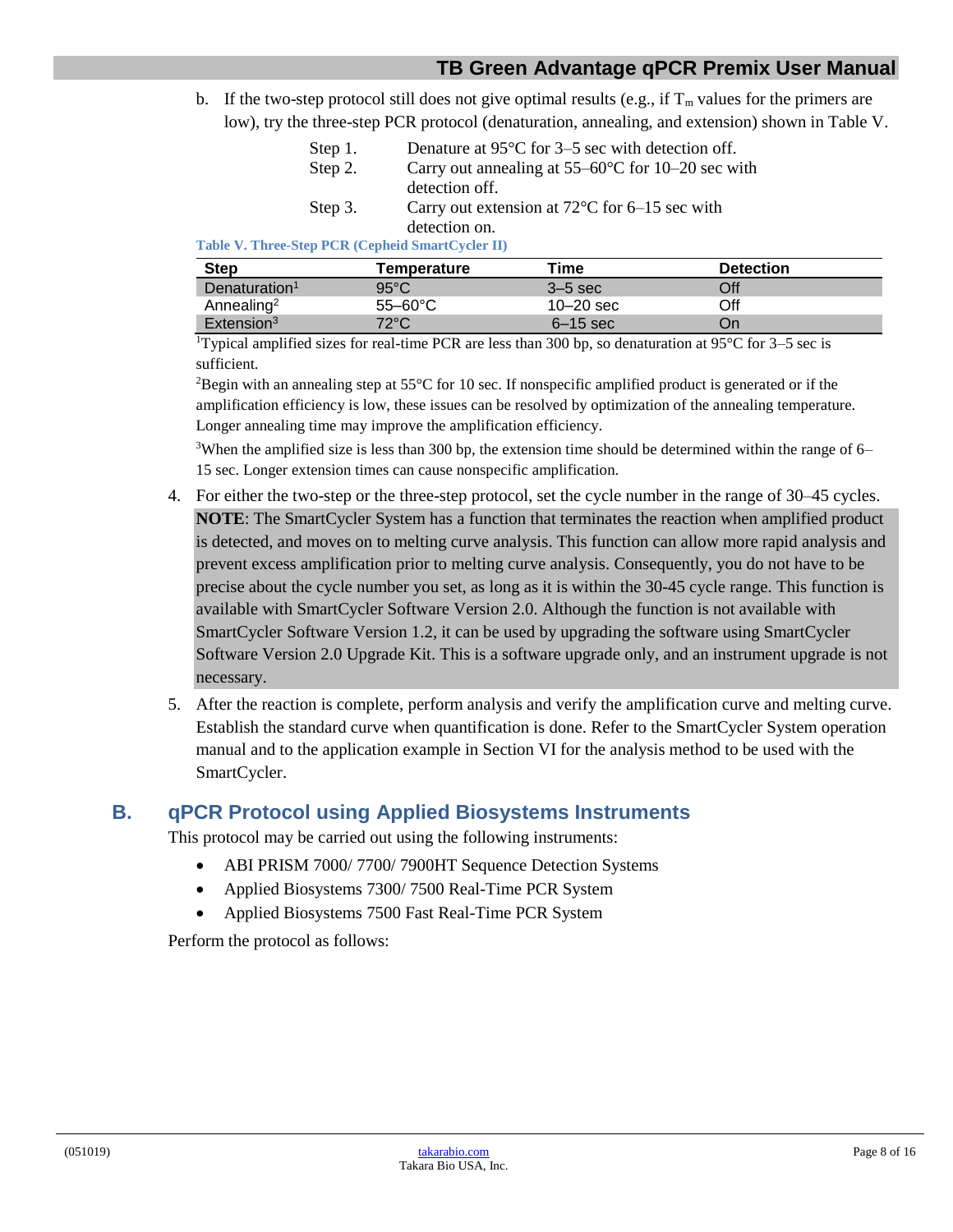<span id="page-8-0"></span>1. Prepare the PCR reaction mixture as indicated in Table VI.

| Table vil I Civitation buxture (rippired Divoybethis mon unichto) |               |               |                            |  |  |
|-------------------------------------------------------------------|---------------|---------------|----------------------------|--|--|
| Reagent                                                           | <b>Volume</b> | <b>Volume</b> | <b>Final Concentration</b> |  |  |
| TB Green Advantage qPCR Premix (2X)                               | $10 \mu$      | $25$ µl       | 1Х                         |  |  |
| PCR Forward Primer (10 µM)                                        | $0.4$ µl      | 1 µl          | $0.2 \mu M1$               |  |  |
| PCR Reverse Primer (10 µM)                                        | $0.4$ µl      | 1 ul          | $0.2 \mu M1$               |  |  |
| ROX Reference Dye LSR or LMP <sup>2</sup> (50X)                   | $0.4$ µl      | 1 µl          |                            |  |  |
| Template                                                          | 2 ul          | 4 ul          | varies $3$                 |  |  |
| $dH_2O$                                                           | $6.8$ µl      | $18$ µl       |                            |  |  |
| Total                                                             | $20 \mu l^4$  | $50 \mu l^4$  |                            |  |  |

**Table VI. PCR Reaction Mixture (Applied Biosystems Instruments)**

<sup>1</sup>The final concentration of primers should be  $0.2 \mu M$  in most reactions. When this concentration does not work, determine the optimal concentrations within the range of  $0.1-1.0 \mu M$ .

<sup>2</sup>The ROX Reference Dye LSR/LMP is supplied for performing normalization of fluorescent signal intensities among wells when used with real-time PCR instruments that have this option. For ABI PRISM

7000/7700/7900HT and Applied Biosystems 7300 Real-Time PCR Systems, the use of ROX Reference Dye LSR (50X) is recommended. For Applied Biosystems 7500 Real-Time PCR System, and 7500 Fast Real-Time PCR System, the use of ROX Reference Dye LMP is recommended.

<sup>3</sup>Final template concentration varies depending on the copy number of target present in the template solution. Optimal amounts should be determined by preparing the dilution series. It is recommended to apply DNA template in amounts less than 100 ng per 20 µl of reaction mixture. When the reverse transcription product (cDNA) is used as a template, it should be added in less than 10% the volume of the PCR reaction mixture.

<sup>4</sup>A reaction volume of 50 µl is recommended for a 96-well plate, a single tube, or an 8-strip tube. A reaction volume of 20 µl is recommended for a 384-well plate or a 96-well Fast Thermal Cycler Plate.

<span id="page-8-1"></span>2. Start the reaction with the initial denaturation step at  $95^{\circ}$ C for 10–30 sec with detection off, as shown in Table VII.

**Table VII. Initial Denaturation (Applied Biosystems Instruments)**

| Step                              | Temperature | ⊺ime    | <b>Detection</b> |
|-----------------------------------|-------------|---------|------------------|
| Initial Denaturation <sup>1</sup> | 95°C        | -30 sec | Off              |

<sup>1</sup>When using genomic DNA as a template, it is necessary to heat-denature at this step for about 30 seconds, occasionally for about 1 minute. Initial denaturation over 1 min may cause unstable monitoring results. When DNA fragments shorter than 500 bp are used as templates, the initial denaturation step may be unnecessary.

- 3. Two-step and three-step PCR protocols
	- a. The standard two-step PCR protocol (denaturation and annealing/extension) outlined in Table VIII is recommended. Try this protocol first, and optimize the reaction conditions if necessary.

| Step 1. | Denature at $95^{\circ}$ C for 3–5 sec with detection off.  |
|---------|-------------------------------------------------------------|
| Step 2. | Carry out combined annealing/extension at $60-66^{\circ}$ C |
|         | for 30–34 sec with detection on.                            |

**Table VIII. Two-Step PCR (Applied Biosystems Instruments)**

<span id="page-8-2"></span>

| <b>Step</b>                      | Temperature    | Time                       | <b>Detection</b> |
|----------------------------------|----------------|----------------------------|------------------|
| Denaturation <sup>1</sup>        | $95^{\circ}$ C | $3-5$ sec                  | Off              |
| Annealing/Extension <sup>2</sup> | $60 - 66$ °C   | $30 - 34$ sec <sup>3</sup> | On               |

<sup>1</sup>Because the size of a target amplified for real-time PCR is generally shorter than 300 bp, denaturation at  $95^{\circ}$ C for 3–5 sec should be sufficient.

<sup>2</sup>Begin with an annealing/extension step at  $60^{\circ}$ C for 30 sec (31 sec, 34 sec). If optimization is required, the temperature should be optimized within the range of 60–66°C. If the reaction does not proceed efficiently, extend the annealing/extension time or use the three-step PCR protocol.

<sup>3</sup>Fluorescence detection should be 31 sec with the ABI PRISM 7000 and 7300 Real Time PCR Systems, for 34 sec with the ABI PRISM 7500 Real Time PCR System, and for 30 sec with the Applied Biosystems 7700 and 7900HT Sequence Detection Systems.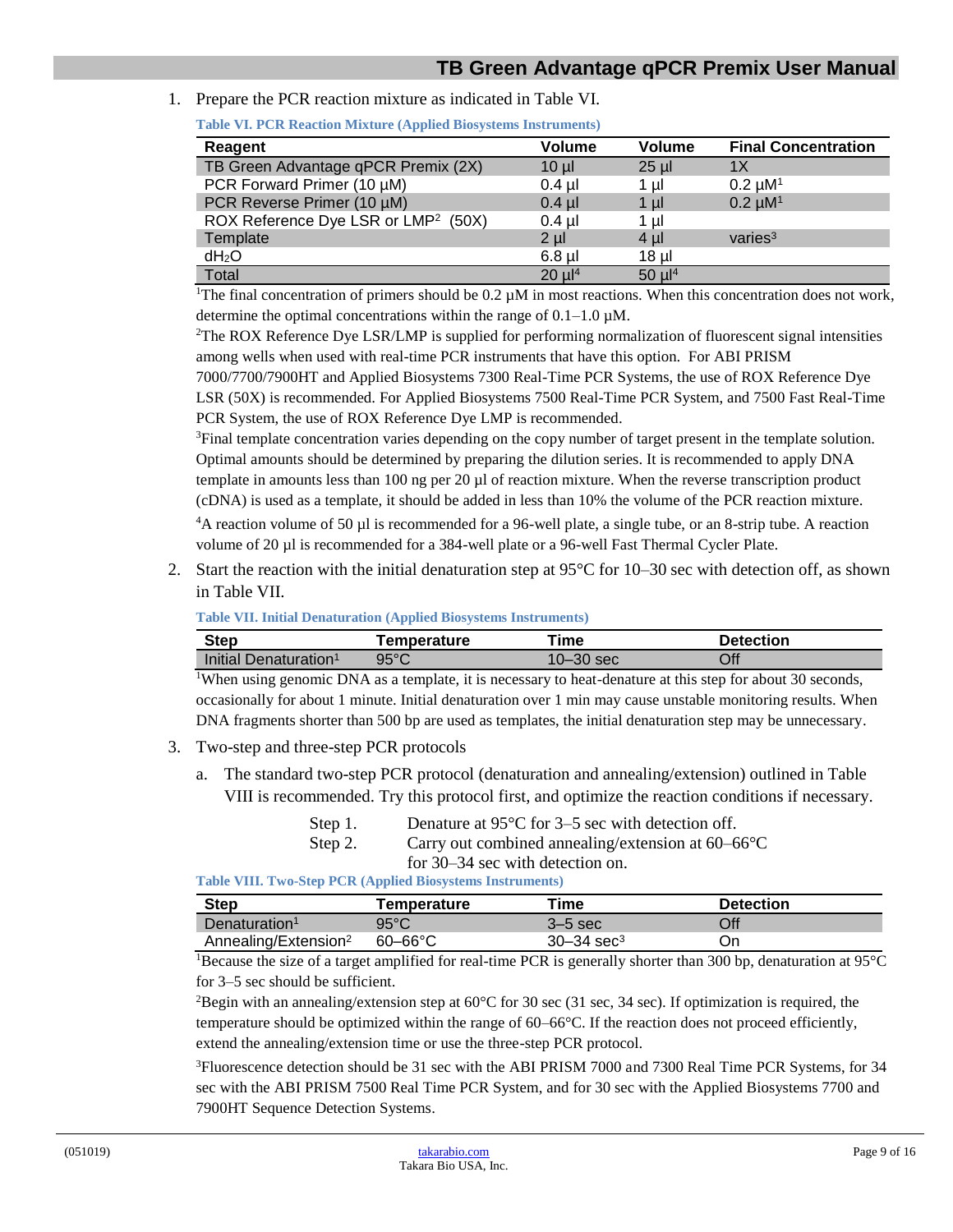b. If the two-step protocol does not give optimal results (e.g., if  $T_m$  values for the primers are low), try the three-step PCR protocol (denaturation, annealing, and extension) shown in Table IX.

| Step 1. | Denature at $95^{\circ}$ C for 3–5 sec with detection off.    |
|---------|---------------------------------------------------------------|
| Step 2. | Carry out annealing at $55-60^{\circ}$ C for 10–20 sec with   |
|         | detection off.                                                |
| Step 3. | Carry out extension step at $72^{\circ}$ C for 30–34 sec with |
|         | detection on.                                                 |

<span id="page-9-1"></span>**Table IX. Three-Step PCR (Applied Biosystems Instruments)**

| <b>Step</b>               | Temperature       | Time                       | <b>Detection</b> |
|---------------------------|-------------------|----------------------------|------------------|
| Denaturation <sup>1</sup> | $95^{\circ}$ C    | $3-5$ sec                  | Off              |
| Annealing <sup>2</sup>    | $55-60^{\circ}$ C | $10 - 20$ sec              | Off              |
| Extension <sup>3</sup>    | $72^{\circ}$ C    | $30 - 34$ sec <sup>3</sup> | On               |

<sup>1</sup>Because the size of a target amplified for real-time PCR is generally shorter than 300 bp, the denaturation at 95°C for 3–10 sec should be sufficient.

<sup>2</sup>Begin with an annealing step at  $55^{\circ}$ C for 10 sec. If nonspecific amplified product is generated or if the amplification efficiency is low, these issues can be resolved by optimization of the annealing temperature. Longer annealing time may sometimes improve amplification efficiency.

 ${}^{3}$ If the amplified size is less than 300 bp, perform extension for 30 sec (31 sec, 34 sec). Longer extension times can cause nonspecific amplification.

<sup>4</sup>Fluorescence detection time should be 31 sec with the ABI PRISM 7000 amd 7300 Real Time PCR Systems, 34 sec with the ABI PRISM 7500 Real Time PCR System and 30 sec with the Applied Biosystems 7700 and 7900HT Sequence Detection Systems.

**NOTE**: This product combines the high performance of full-length *Taq* and hot-start antibody for hot-start PCR. The initial denaturation step prior to PCR should take place at 95<sup>o</sup>C for 10 sec. It is not necessary to heat at  $95^{\circ}$ C for  $5-15$  min, as the initial denaturation required for chemically modified *Taq* polymerase is not necessary. If longer heat treatment is provided, the enzyme activity decreases and the amplification efficiency and the accuracy in quantification can also be negatively affected.

- 4. For either the two-step or three-step PCR, set the cycle number for 30–45 cycles.
- 5. After the reaction is complete, verify the amplification curve and dissociation curve. Establish the standard curve when quantification is done. For analysis procedures, please refer to the operation manual of the Applied Biosystems instrument that you used.

## <span id="page-9-2"></span>**C. qPCR Protocol using the Roche LightCycler**

1. Prepare the PCR reaction mixture as indicated in Table X.

<span id="page-9-0"></span>**Table X. PCR Reaction Mixture (Roche LightCycler)**

| Reagent                             | <b>Volume</b> | <b>Final Concentration</b> |
|-------------------------------------|---------------|----------------------------|
| TB Green Advantage qPCR Premix (2X) | $10 \mu$      | 1Χ                         |
| PCR Forward Primer (10 µM)          | $0.4$ µl      | $0.2 \mu M1$               |
| PCR Reverse Primer (10 µM)          | $0.4$ µl      | $0.2 \mu M1$               |
| Template $(<100$ ng)                | $2 \mu$       | varies <sup>2</sup>        |
| $dH_2O$                             | $7.2$ µl      |                            |
| Total                               | $20 \mu$      |                            |

<sup>1</sup>The final concentration of primers can be  $0.2 \mu M$  in most reactions. If this concentration does not work, determine the optimal concentrations within the range of  $0.1-1.0 \mu M$ .

<sup>2</sup>Final template concentration varies depending on the copy number of target present in the template solution. The optimal amount should be determined by preparing a dilution series. It is recommended to apply DNA template in amounts less than 100 ng. When cDNA is used as a template, it should be added in less than 10% volume of the PCR reaction mixture.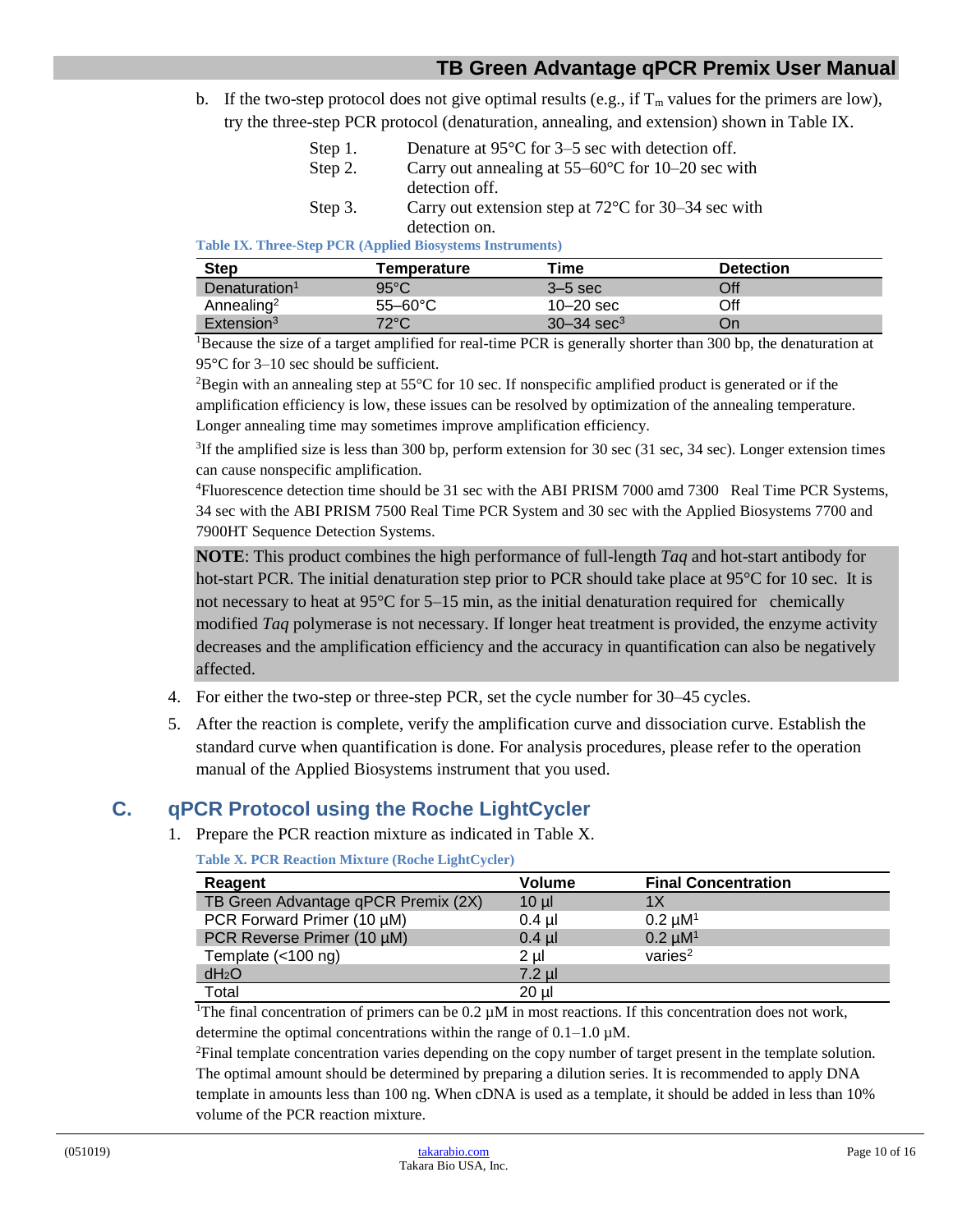<span id="page-10-0"></span>2. After gently centrifuging the LightCycler capillaries, place them in a LightCycler and start the reaction with the initial denaturation step, at 95°C for 10–30 sec with detection off, as shown in Table XI.

**Table XI. Initial Denaturation (Roche LightCycler)**

| Step                              | Temperature    | ⊺ime      | <b>Detection</b> |
|-----------------------------------|----------------|-----------|------------------|
| Initial Denaturation <sup>1</sup> | $95^{\circ}$ C | 10–30 sec | Off              |

<sup>1</sup>When using genomic DNA as a template, it is necessary to heat-denature at this step for about 30 seconds, occasionally for about 1 minute. Initial denaturation for longer than 1 min may cause unstable monitoring results. When DNA fragments shorter than 500 bp are used as templates, the initial denaturation step may be unnecessary.

- 3. Two-step and three-step PCR protocols
	- a. The standard two-step PCR protocol (denaturation and annealing/extension) outlined in Table XII is recommended. Try this protocol first, and optimize the reaction conditions if necessary.

| Step 1. | Denature at $95^{\circ}$ C for 3–5 sec with detection off.  |
|---------|-------------------------------------------------------------|
| Step 2. | Carry out combined annealing/extension at $60-66^{\circ}$ C |
|         | for $20-30$ sec with detection on.                          |

**NOTE**: This product combines the high performance of full-length *Taq* and hot-start antibody. The initial denaturation step prior to PCR should take place at 95°C for 10 sec. It is not necessary to heat the PCR reactions at  $95^{\circ}$ C for 5–15 min, as would be required for the initial denaturation step if chemically modified *Taq* polymerase were used. If the heat treatment is longer than 10 sec, the enzyme activity decreases, and both the amplification efficiency and the quantification accuracy can both be adversely affected.

**Table XII. Two-Step PCR**

<span id="page-10-1"></span>

| Step                             | Temperature         | Time      | <b>Detection</b> |  |
|----------------------------------|---------------------|-----------|------------------|--|
| Denaturation <sup>1</sup>        | $95^{\circ}$ C      | $3-5$ sec | Off              |  |
| Annealing/Extension <sup>2</sup> | $60 - 66^{\circ}$ C | 20–30 sec | Эn               |  |

<sup>1</sup>Because the size of the target amplified for real-time PCR is generally shorter than 300 bp, denaturation at 95°C for 3–5 sec is sufficient.

<sup>2</sup>Begin with an annealing/extension step at  $60^{\circ}$ C for 20 sec. If optimization is required, the temperature should be optimized within the range of 60–66°C. If the reaction does not proceed efficiently, extend the time or change the reaction to a three-step PCR.

<span id="page-10-2"></span>b. Three-step PCR. If the two-step protocol still does not give optimal results (e.g., if  $T_m$  values for the primers are low), try the three-step PCR protocol (denaturation, annealing, and extension) shown in Table XIII.

| Step 1. | Denature at $95^{\circ}$ C for 3–5 sec with detection off.    |
|---------|---------------------------------------------------------------|
| Step 2. | Carry out annealing at $55-60^{\circ}$ C for 10–20 sec with   |
|         | detection off.                                                |
| Step 3. | Carry out extension step at $72^{\circ}$ C for 30–34 sec with |
|         | detection on.                                                 |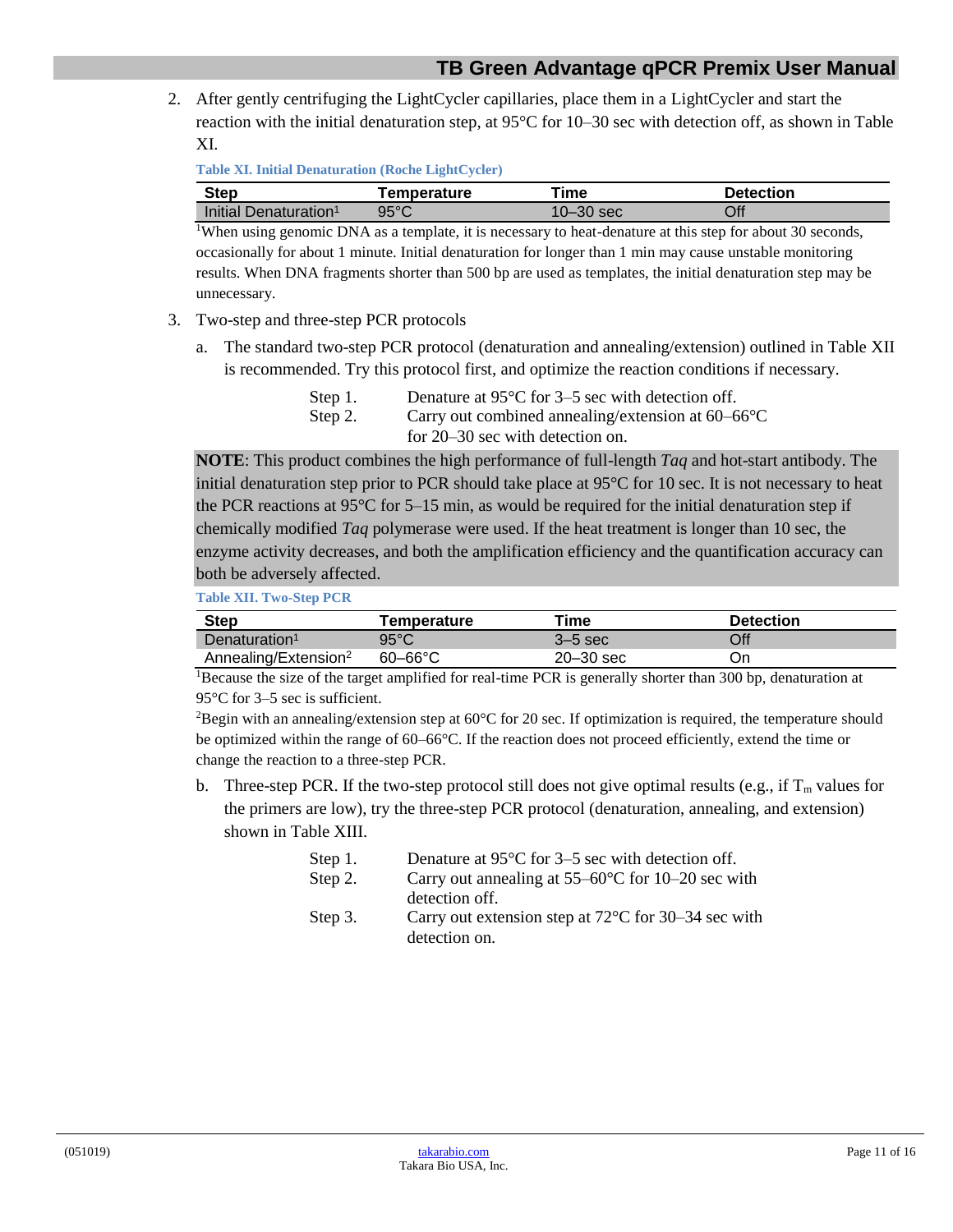#### **Table XIII. Three-Step PCR**

| <b>Step</b>               | Temperature       | Гіmе          | <b>Detection</b> |
|---------------------------|-------------------|---------------|------------------|
| Denaturation <sup>1</sup> | $95^{\circ}$ C    | $3-5$ sec     | Off              |
| Annealing <sup>2</sup>    | $55-60^{\circ}$ C | $10 - 20$ sec | Off              |
| Extension <sup>3</sup>    | $72^{\circ}$ C    | $6-15$ sec    | On               |

<sup>1</sup>Because the size of the target amplified for real-time PCR is generally shorter than 300 bp, denaturation at  $95^{\circ}$ C for 3– 10 sec is sufficient.

<sup>2</sup>Begin with an annealing step at 55 $\degree$ C for 10 sec. If nonspecific amplified product is generated or if the amplification efficiency is low, these issues can be resolved by optimization of the annealing temperature. Longer annealing times may sometimes improve amplification efficiency.

3 If the amplified size is less than 300 bp, attempt amplification for 30 sec (31 sec, 34 sec). Longer extension times can cause nonspecific amplification.

- 4. For either the two-step or three-step PCR, set the cycle number for 30–45 cycles.
- <span id="page-11-0"></span>5. After the reaction is complete, verify the amplification curve and melting curve. Establish the standard curve when quantification is done. Refer to the LightCycler operation manual for analysis procedures.

#### <span id="page-11-1"></span>**D. qPCR Protocol using the Stratagene Mx3000P**

1. Prepare the PCR reaction mixture as indicated in Table XIV.

**Table XIV. PCR Reaction Mixture (Stratagene Mx3000P)**

| Reagent                                  | <b>Volume</b> | <b>Final Concentration</b> |
|------------------------------------------|---------------|----------------------------|
| TB Green Advantage qPCR Premix (2X)      | $12.5$ µl     | 1X                         |
| PCR Forward Primer (10 µM)               | $0.5$ µl      | $0.2 \mu M^{1}$            |
| PCR Reverse Primer (10 µM)               | $0.5$ $\mu$   | $0.2 \mu M1$               |
| ROX Reference Dye LMP <sup>2</sup> (50X) | $0.5$ µl      | 1X                         |
| Template (<100ng)                        | $2 \mu$       | varies $3$                 |
| dH <sub>2</sub> O                        | $9 \mu$       |                            |
| Total                                    | $25 \mu$      |                            |

<sup>1</sup>The final concentration of primers can be 0.2  $\mu$ M in most reactions. If this concentration does not work, determine the optimal concentrations within the range of  $0.1-1.0 \mu M$ .

<sup>2</sup>For Mx3000P, the use of ROX Reference Dye LMP is recomended. ROX Reference Dye LSR is not suitable for the use with Mx3000P, because it has a higher concentration of ROX than ROX Reference Dye LMP. <sup>3</sup>Final template concentration varies depending on the copy number of target present in the template solution. The optimal amount should be determined by preparing a dilution series. It is recommended to apply DNA template in amounts less than 100 ng. When the reverse transcription reactant (cDNA) is used as a template, it should be added in less than 10% volume of the PCR reaction mixture.

<span id="page-11-2"></span>2. Start the reaction with the initial denaturation step at 95°C for 10–30 sec with detection off, as shown in Table XV.

**Table XV. Initial Denaturation (Stratagene Mx3000P)**

| Step                              | Temperature    | `ime     | <b>Detection</b>                   |   |
|-----------------------------------|----------------|----------|------------------------------------|---|
| Initial Denaturation <sup>1</sup> | $95^{\circ}$ C | ገ–30 sec | Эff                                |   |
| $1 - - -$<br>$-1$                 |                |          | $\sim$ $\sim$ $\sim$ $\sim$ $\sim$ | - |

<sup>1</sup>When using genomic DNA as a template, it is necessary to heat-denature at this step for 30–60 sec. Initial denaturation for longer than 1 min may cause unstable monitoring results. When DNA fragments shorter than 500 bp are used as template, the initial denaturation step may be unnecessary.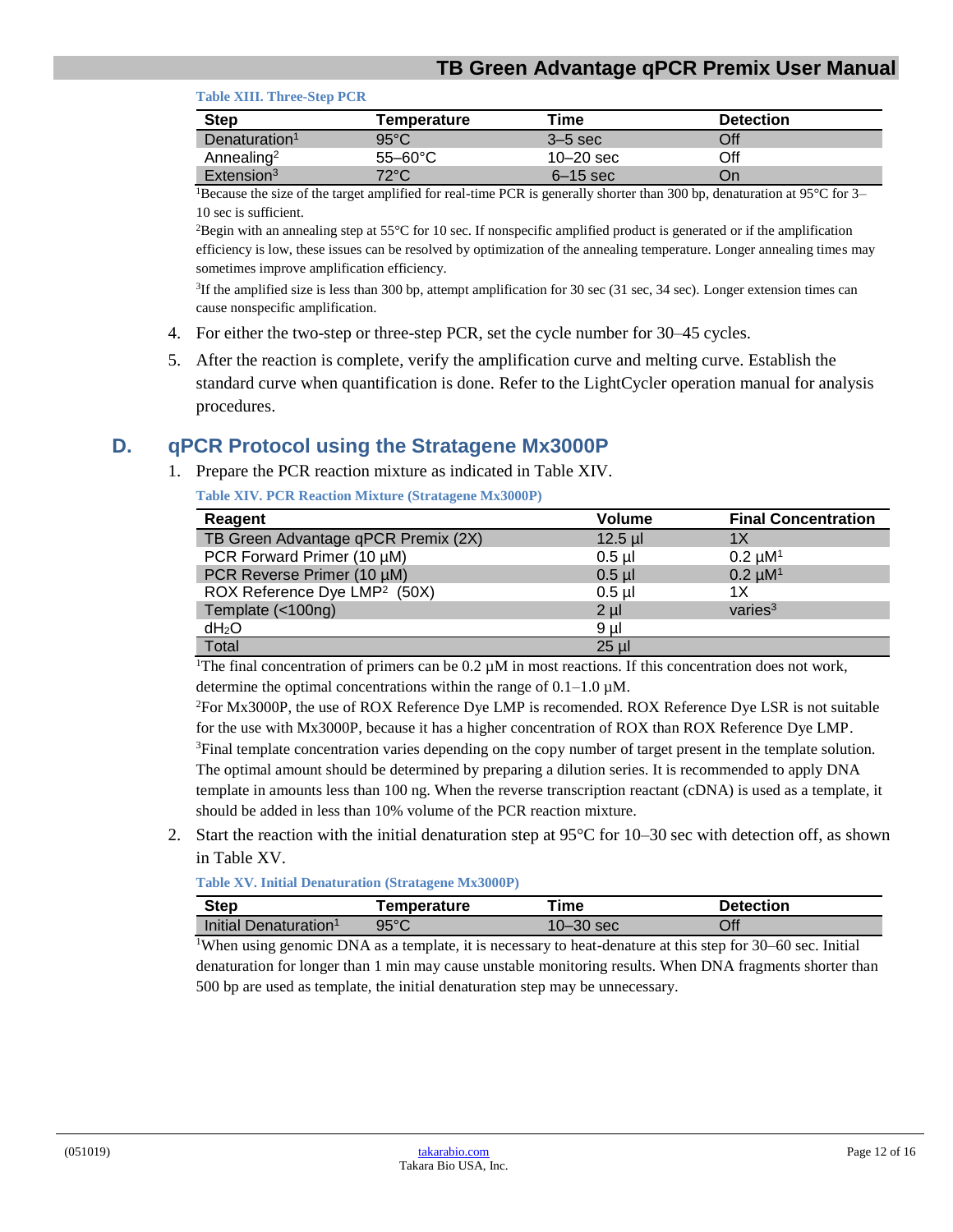- 3. Two-step and three-step PCR protocols
	- a. The standard two-step PCR protocol (denaturation and annealing/extension) outlined in Table XVI is recommended. Try this protocol first, and optimize the reaction conditions if necessary.

| Step 1. | Denature at $95^{\circ}$ C for 3–5 sec with detection off.  |
|---------|-------------------------------------------------------------|
| Step 2. | Carry out combined annealing/extension at $60-66^{\circ}$ C |
|         | for 20–30 sec with detection on.                            |

<span id="page-12-1"></span>**Table XVI. Two-Step PCR**

| Step                             | Temperature    | Time          | <b>Detection</b> |
|----------------------------------|----------------|---------------|------------------|
| Denaturation <sup>1</sup>        | $95^{\circ}$ C | $3-5$ sec     | Off              |
| Annealing/Extension <sup>2</sup> | $60 - 66$ °C   | $20 - 30$ sec | Οn               |

<sup>1</sup>Because the size of the target amplified for real-time PCR is generally shorter than 300 bp, denaturation at 95°C for 3–5 sec should be sufficient.

<sup>2</sup>Begin with an annealing/extension step at  $60^{\circ}$ C for 20 sec. If optimization is required, the temperature should be optimized within the range of 60–66°C. If the reaction does not proceed efficiently, extend the time or change the reaction to a three-step PCR.

b. If the two-step protocol still does not give optimal results (e.g., if  $T_m$  values for the primers are low), try the three-step PCR protocol (denaturation, annealing, and extension) shown in Table XVII.

| Step 1. | Denature at $95^{\circ}$ C for 3–5 sec with detection off.   |
|---------|--------------------------------------------------------------|
| Step 2. | Carry out annealing at $55-60^{\circ}$ C for 10–20 sec with  |
|         | detection off.                                               |
| Step 3. | Carry out extension step at $72^{\circ}$ C for 6–15 sec with |
|         | detection on.                                                |

#### **Table XVII. Three-Step PCR**

<span id="page-12-2"></span>

| <b>Step</b>               | Temperature       | Time          | <b>Detection</b> |
|---------------------------|-------------------|---------------|------------------|
| Denaturation <sup>1</sup> | $95^{\circ}$ C    | $3-5$ sec     | Off              |
| Annealing <sup>2</sup>    | $55-60^{\circ}$ C | $10 - 20$ sec | Off              |
| Extension <sup>3</sup>    | $72^{\circ}$ C    | $6-15$ sec    | On               |

<sup>1</sup>Because the target size amplified for real-time PCR is generally shorter than 300 bp, the denaturation at 95°C for 3–5 sec is sufficient.

<sup>2</sup>Begin with an annealing step at  $55^{\circ}$ C for 10 sec. If nonspecific amplified product is generated or if the amplification efficiency is low, these issues can be resolved by optimization of the annealing temperature. Longer annealing times may sometimes improve the amplification efficiency.

3 If the amplified size is less than 300 bp, amplify for 30 sec (31 sec, 34 sec). Longer extension times can cause nonspecific amplification.

**NOTE**: This product combines the high performance of full-length *Taq* and hot-start antibody. The initial denaturation step prior to PCR should be at 95°C for 10 sec. It is not necessary to heat at 95°C for 5–15 min, as would be required for the initial denaturation step if chemically modified *Taq* polymerase were used. If the heat treatment is longer than 10 sec, the enzyme activity decreases, and the amplification efficiency and the quantification accuracy can both be adversely affected.

- 4. For either the two-step or three-step PCR, set the cycle number for 30–45 cycles.
- <span id="page-12-0"></span>5. After the reaction is complete, verify the amplification curve and dissociation curve. Establish the standard curve after quantification is finished. For analysis procedures, refer to the operation manual of the Mx3000P you used.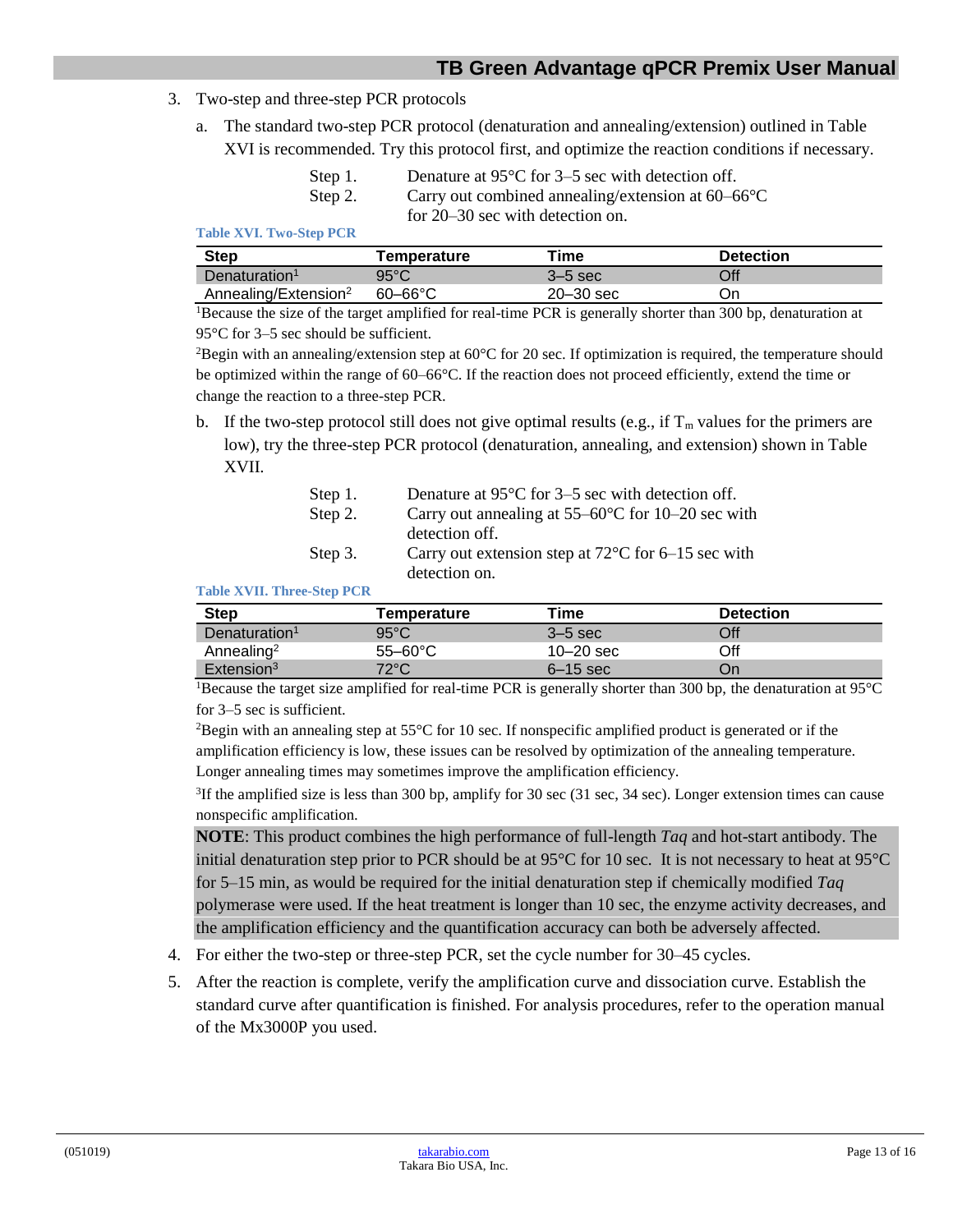# **VI. Application Example**

#### **Detection of λ DNA with TB Green dye (with Smart Cycler II System)**

Detection of λ DNA (300 bp) was performed by using TB Green Advantage qPCR Premix. The dilution series of λ DNA was prepared and the standard curve was established.

- 1. Preparation of dilution series of  $\lambda$  DNA: The eight-dilution series (5 ng/ $\mu$ l–0.5 fg/ $\mu$ l) was prepared by carrying out serial tenfold dilutions of  $\lambda$  DNA. 2 µl of each concentration was applied to the reaction.
- 2. Preparation of reaction mixture and reaction: The PCR reaction was carried out according to the protocol described in Section V, Tables III and IV. A negative control was prepared by adding dH<sub>2</sub>O instead of  $\lambda$ DNA. The PCR reaction conditions were set as shown below (Figure 2).

| Stage 1<br><b>Hold</b><br>w |             | Stage 2<br>Repeat 40 |                                          | times.              | Stage 3<br><b>Melt Curve</b><br>w |               |              |      |      |                |
|-----------------------------|-------------|----------------------|------------------------------------------|---------------------|-----------------------------------|---------------|--------------|------|------|----------------|
| Temp                        | <b>Secs</b> | Optics               |                                          | 2-Temperature Cycle |                                   | ÷             | Start<br>End |      |      | Optics Deg/Sec |
| 95.0                        | 10          | 0ff                  | Deg/Sec Temp<br>NA.                      | 95.0                | Secs:<br>5.                       | Optics<br>Οff | 60.0         | 95.0 | lCh1 | 0.2            |
|                             |             |                      | NA.                                      | 60.0                | 20                                | lOn.          |              |      |      |                |
|                             |             |                      | $\triangledown$ Advance to Next Stage    |                     |                                   |               |              |      |      |                |
|                             |             |                      | 5<br>Cycles after Ch <sup>1</sup><br>Ct. |                     |                                   |               |              |      |      |                |

**Figure 2. PCR conditions for the application example (λ DNA detection, dilution series)**

<span id="page-13-0"></span>3. The amplification of PCR product was monitored in real time, as shown in the amplification and melting curves below (Figures 3 & 4).



<span id="page-13-1"></span>**Figure 3. Amplification curves for the λ DNA PCR product.**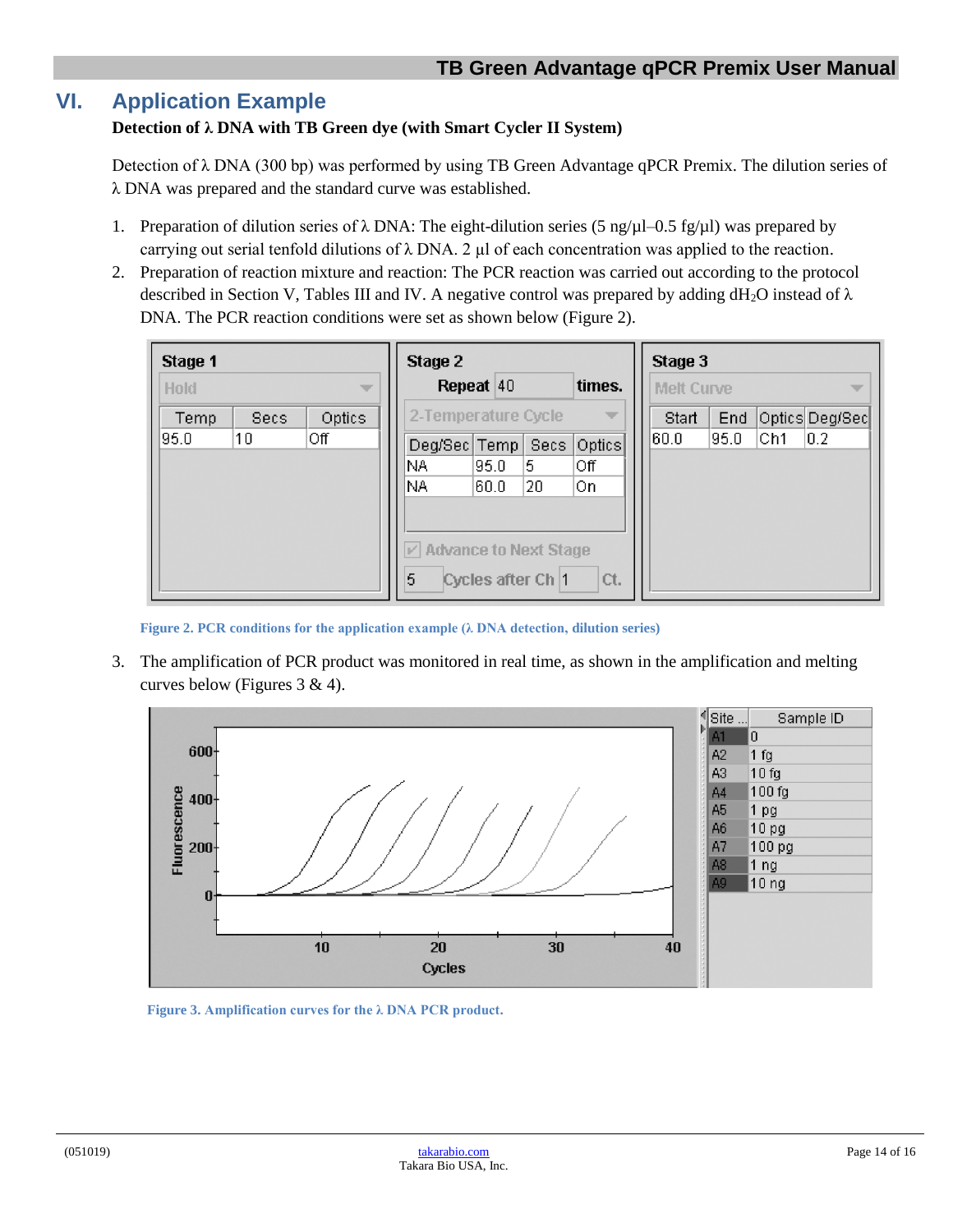

**Figure 4. Melting curves for the λ DNA PCR product.**

<span id="page-14-0"></span>4. Establishing the standard curve: After the reaction was completed,  $C_t$  values were calculated from the amplification curves and the standard curve was established (Figure 5).



<span id="page-14-1"></span>**Figure 5. Standard curve for the λ DNA PCR amplification.**

Detection of  $\lambda$  DNA was possible when just 1 fg was used as template. The melting curve shows that only single amplified product was obtained in all template amounts. In addition, the standard curve shows a high correlation, indicating accurate quantification can be achieved in the range of the applied concentrations.